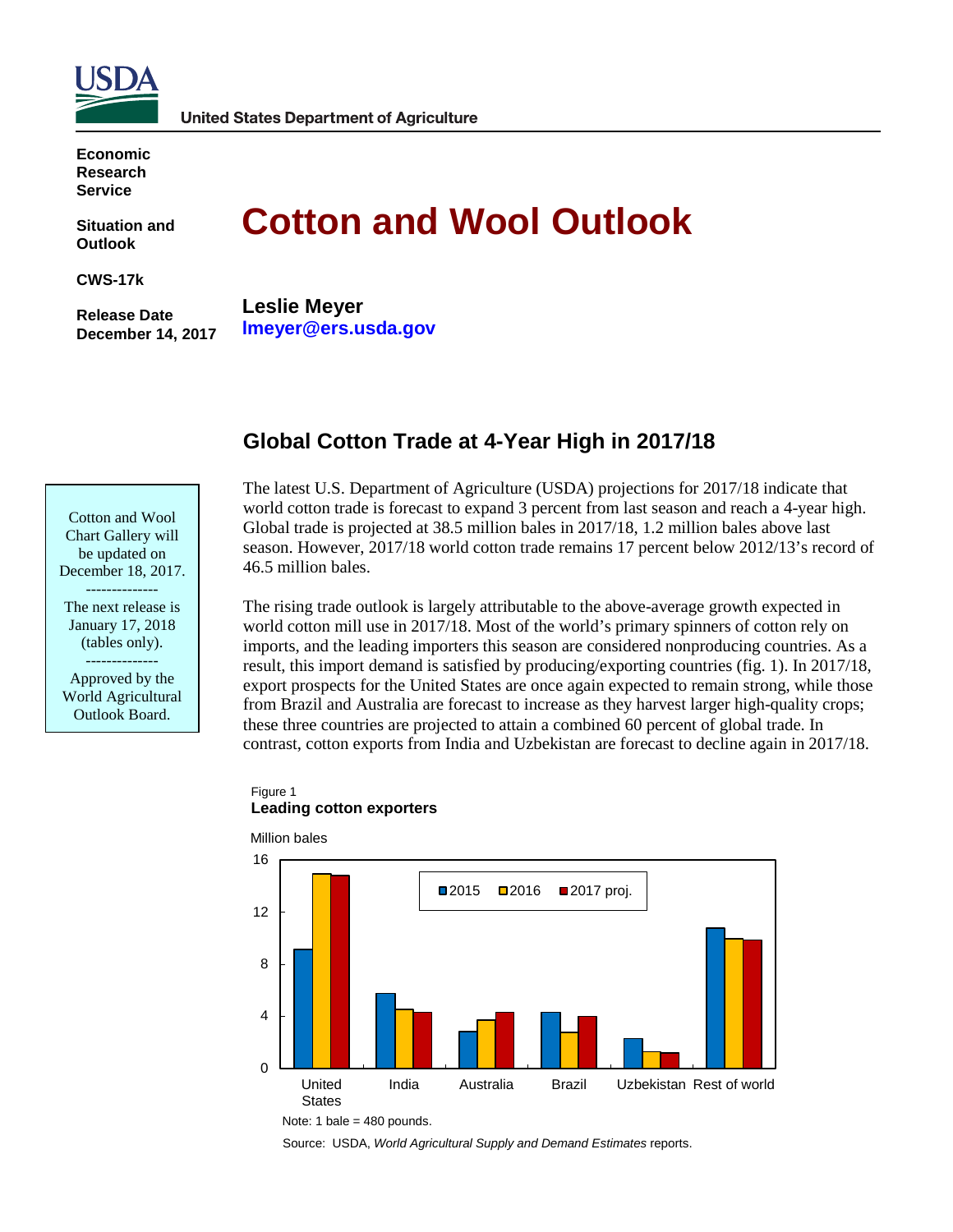# *U.S. Cotton Crop Nearly Unchanged in December*

The USDA December forecast of 2017 U.S. cotton production remains at 21.4 million bales, nearly 4.3 million bales (25 percent) above the 2016 crop, and the largest U.S. production since 2006, when 21.6 million bales were produced. Planted and harvested area this season are estimated at 12.6 million and 11.4 million acres, respectively, resulting in an abandonment rate of 10 percent. The 2017 national yield is forecast at a record 902 pounds per harvested acre, 4 percent (35 pounds) above last season. Improved conditions in the Southwest helped push the national yield higher in 2017. Upland cotton production is estimated at 20.7 million bales, the largest crop since 2006 and the fourth highest on record. The extra-long staple (ELS) crop is forecast at a relatively high level at 727,000 bales this season, compared with 569,000 bales in 2016. For current production estimates by State and region, see table 10.

Upland cotton production is estimated to increase for each of the Cotton Belt regions this season (fig. 2). The Southwest upland crop is forecast to approach 10.8 million bales in 2017, a record for the region. The largest harvested area in over 35 years in the Southwest, coupled with the second highest yield on record, pushed the region's crop 23 percent above 2016.

In the Southeast, 2017 cotton production is projected at 4.7 million bales, 900,000 bales above last season. Area and yield at the 5-year average are expected to produce a regional crop that is at a 3-year high; Southeast area is estimated at 2.5 million acres, while the yield is forecast at 899 pounds per harvested acre.

In the Delta, cotton production is forecast at 4.3 million bales, 1 million above 2016 and the largest in 6 years. Area reached 1.9 million acres for the first time in 5 years and the region's yield is estimated at 1,089 pounds per harvested acre, the third highest on record.

In the West, upland production is forecast at 905,000 bales in 2017, compared with 708,000 bales last season and a 5-year average of 809,000 bales. Higher area this season more than offset a below-average yield expectation.

#### *U.S. Cotton Export Estimate Revised; Ending Stocks Lower*

Projected demand for U.S. cotton was increased in December with the export forecast rising to 14.8 million bales, 300,000 bales above the previous month and close to last season's exports of 14.9 million bales. Reduced production estimates for a number of countries, along with strong U.S. export commitments to date, pushed the forecast higher. Based on the current global trade estimate, the 2017/18 U.S. share of world cotton trade is forecast to reach 38.5 percent, a relatively strong share but below last season's 40 percent. U.S. cotton mill use remains projected at 3.35 million bales, 100,000 bales above 2016/17, as competition with synthetics has improved for cotton relative to last season.

With supplies similar to those projected in November, the export increase this month reduced the U.S. ending stock estimate by a similar amount. For 2017/18, ending stocks are currently projected at 5.8 million bales, 300,000 bales below last month's forecast but still over twice the beginning level. Both the stocks and the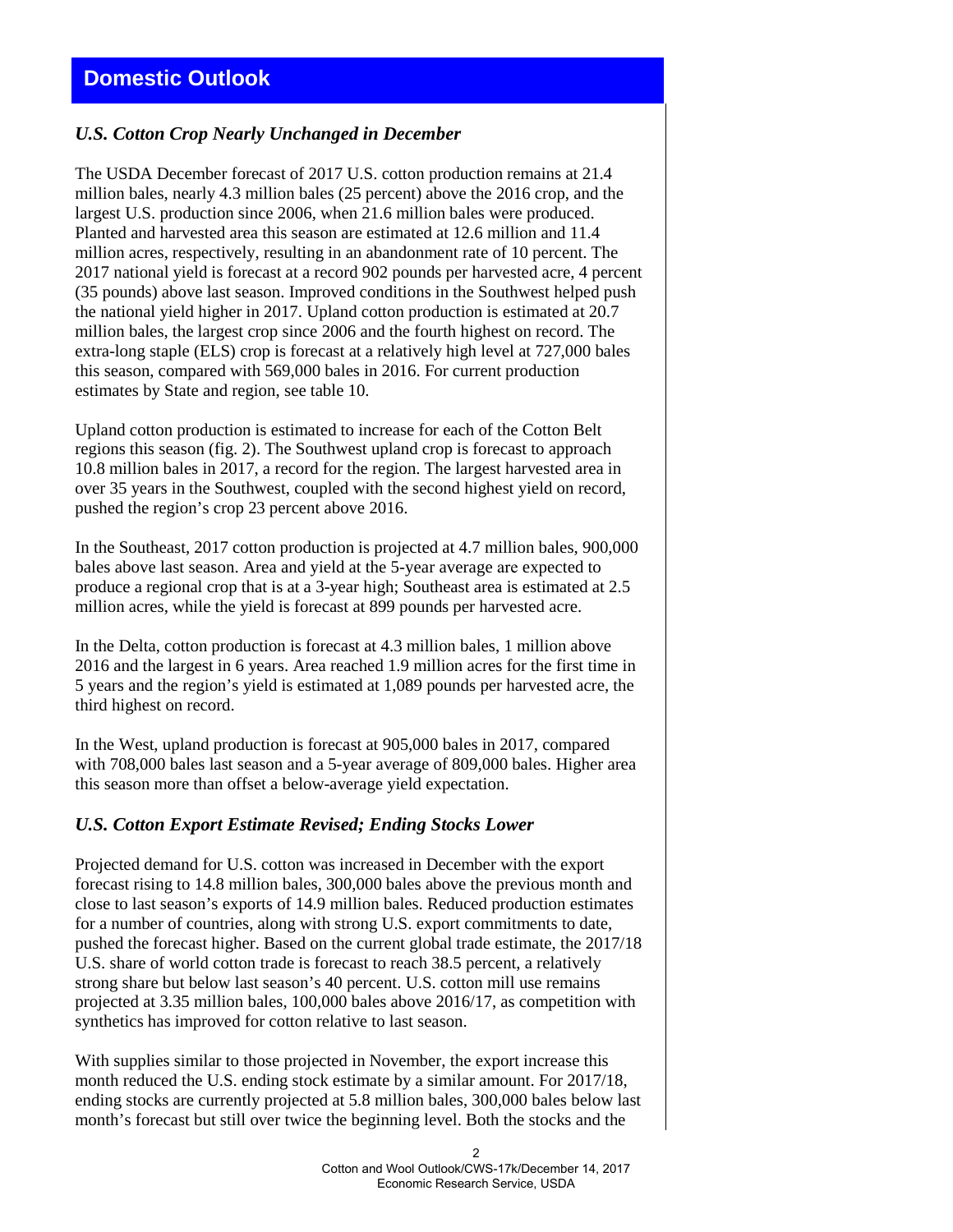stocks-to-use ratio—estimated at 32 percent—would be the highest since 2008/09. Based on the latest global supply and demand outlook for 2017/18, the U.S. upland cotton farm price is projected to range between 63 and 69 cents per pound, with the midpoint of 66 cents per pound 2 cents below the final 2016/17 estimate.

## Figure 2 U.S. regional upland cotton production

Million bales



Source: USDA, Crop Production reports.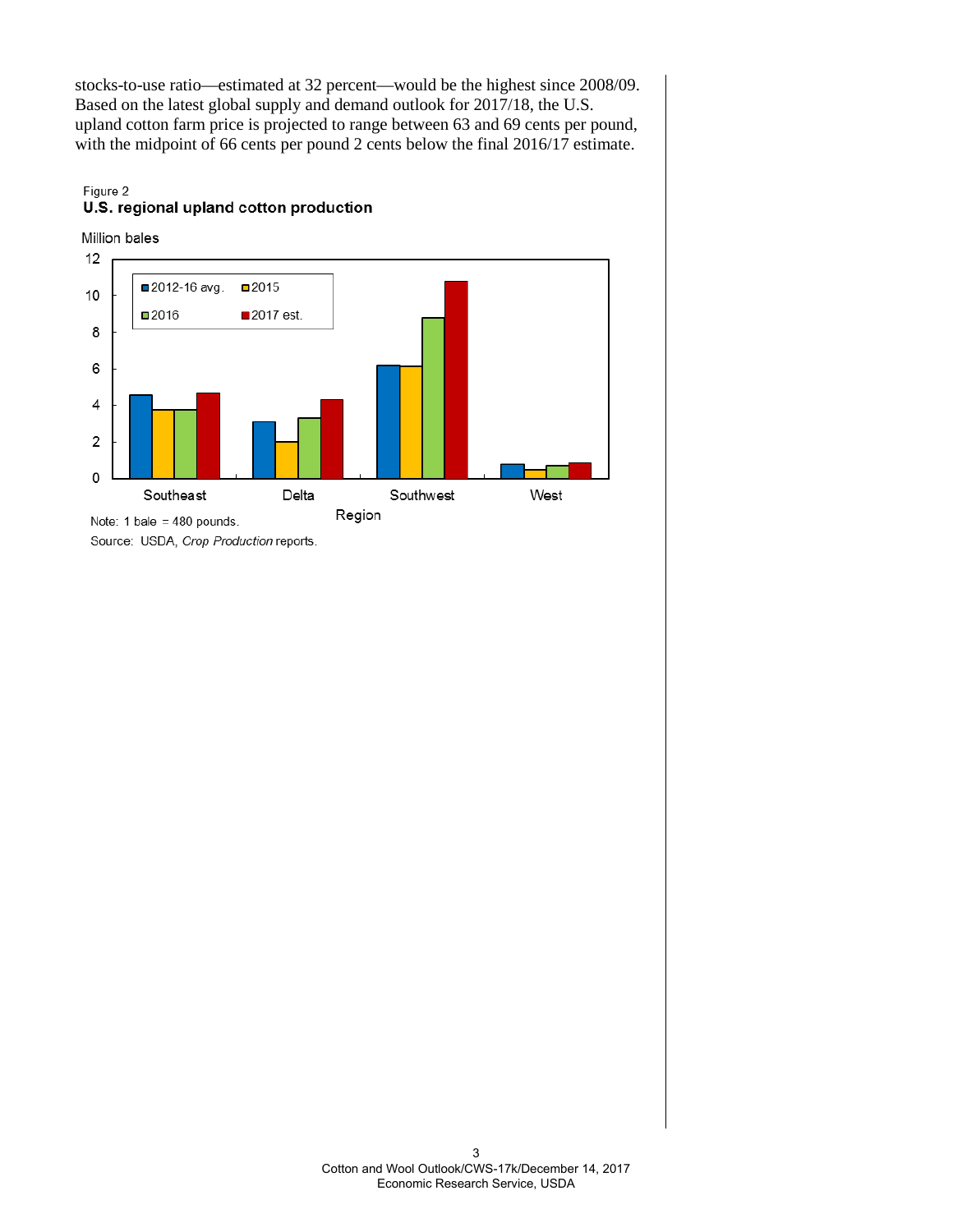#### *World Cotton Production Expands in 2017/18*

Global cotton production in 2017/18 is projected at 120.0 million bales, nearly 13 percent (13.4 million bales) above last season, as a rebound in area and slightly higher yield expectations both contribute to an increase (fig. 3). World harvested area is forecast at 33.2 million hectares (81.9 million acres) this season—12 percent higher—as area increases are spread across numerous countries resulting from relative prices favoring cotton over competing crops. The global yield is forecast at 788 kg per hectare (703 pounds per acre), above the 5-year average.

Cotton production is expected to rise for each of the top producers in 2017/18. For India—the largest producer—production is forecast to reach 29.5 million bales this season, 9 percent higher than 2016/17 and the highest since a similar amount was produced in 2014/15; a rebound in area is forecast to more than offset a reduction in yield for India this season.

For China, 2017/18 cotton production is projected at 25.0 million bales, the highest in 3 years. Harvested area is estimated at 3.1 million hectares—the highest since 2014/15—a reversal of the recent downward trend for China. Area is concentrated in the higher yielding Xinjiang region, resulting in an expected national yield of 1,742 kg per hectare, a record.

Pakistan's production in 2017/18 is forecast at 8.2 million bales, 500,000 bales above last season as production rebounds from the previous two seasons. Although area is equal to that of 2015/16, yield expectations are not as favorable as those in 2016/17; gin arrival data has declined considerably recently and prompted this month's crop forecast reduction for Pakistan.

For Brazil and Australia, cotton production estimates are expected to rise 11 percent and 16 percent, respectively. For Brazil, the 2017/18 increase is driven by area, where an estimated 1.1 million hectares will be harvested, and the highest in

# Figure 3



**Global cotton production and consumption**

Source: USDA, *World Agricultural Supply and Demand Estimates* reports.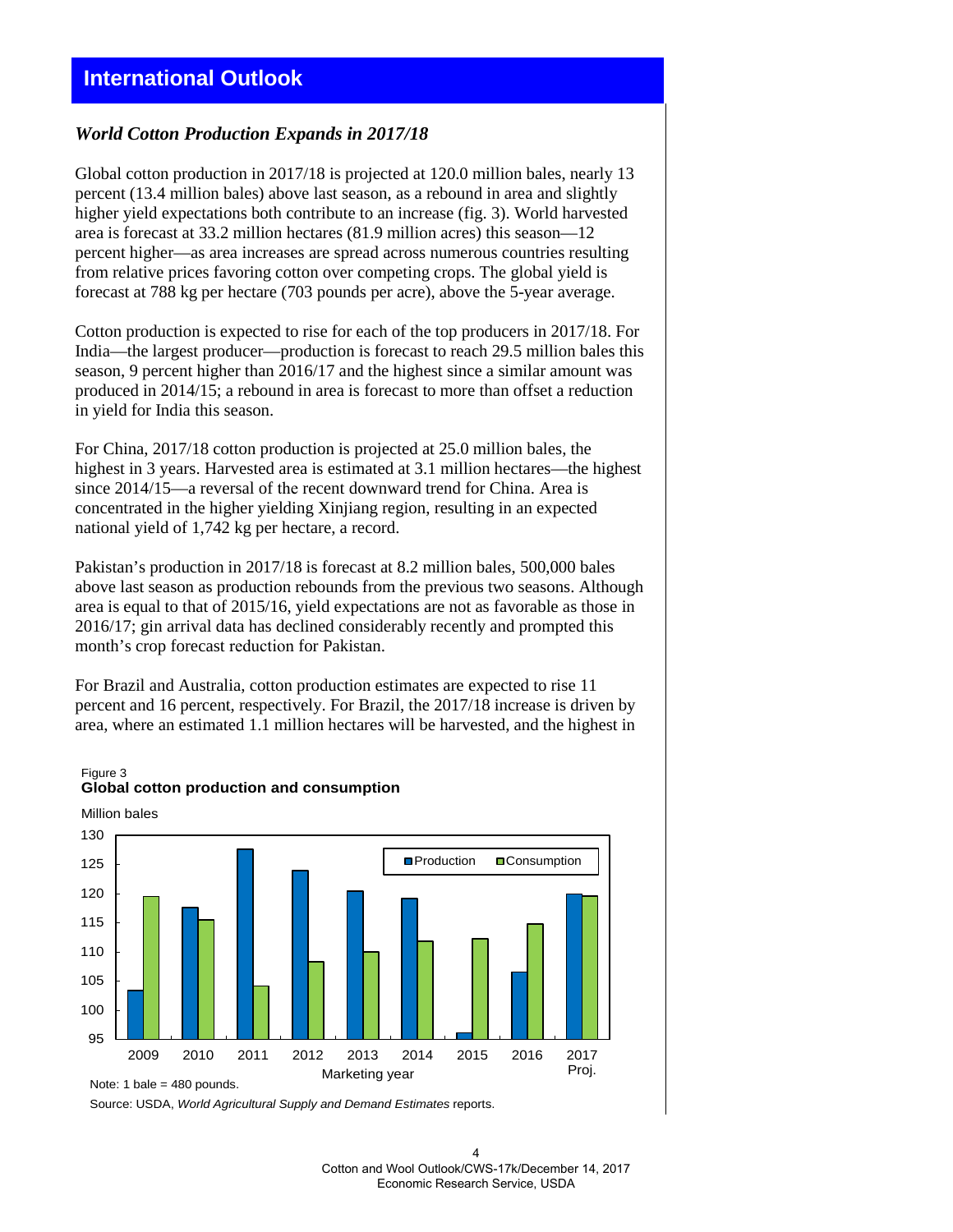4 years. Yield is projected at 1,544 kg per hectare, below last season's record of 1,621 kg per hectare but above the 5-year average. For Australia, the larger crop is a result of an anticipated rebound in yields for both dryland and irrigated areas for the 2017/18 crop. The irrigated share of Australia's production is also expected to be higher this year. Consequently, the national yield is projected to rise, reaching 2,047 kg per hectare, the highest in 3 years.

## *Global Consumption Growth Seen Above Average in 2017/18*

World cotton consumption in 2017/18 is projected to expand 4 percent to 119.6 million bales, the largest year-to-year growth rate since 2009/10 when mill use rose over 8 percent. The improved global economic outlook and a more favorable price relative to synthetics is responsible for the largest global cotton consumption estimate in a decade.

China is the leading spinner of raw cotton, with mill use reaching an estimated 39.0 million bales in 2017/18, 4 percent above the preceding year and the highest since 2010/11. China—the largest supplier of textile and apparel products to the world—is expected to benefit from the expanding global economy this season.

India, Pakistan, and Vietnam are also forecast to see increased mill use of cotton, due in part to their continued yarn shipments to China. India's cotton mill use is projected at 24.75 million bales, up 3 percent from 2016/17 but similar to 2015/16. Pakistan is expected to spin 10.4 million bales of cotton in 2017/18, up slightly from a year ago and the highest in 3 years. Meanwhile, Vietnam continues to experience significant growth in its cotton consumption; in 2017/18, mill use in Vietnam is projected to reach a record 6.1 million bales, 13 percent above the previous season. In addition, cotton mill use is expected to increase in Bangladesh and Turkey, where gains of approximately 7.5 percent are expected in 2017/18.

# *World Cotton Stocks Marginally Higher in 2017/18*

Global cotton stocks are forecast at 88.0 million bales at the end of 2017/18, compared with nearly 87.7 million bales last season (fig. 4). Despite the slight increase, world stocks are well below the massive supplies held at the end of 2014/15. Global stocks in 2017/18 are forecast to rise in a number of countries, led by the United States and India. At the same time, however, stocks in China are expected to continue their decline that began in 2015/16.

While U.S. stocks are forecast to rise more than 3 million bales this season, stocks in India are projected to increase more than 2 million bales to approximately 13.2 million bales and account for 15 percent of global stocks. Meanwhile, China's stocks at the end of this season are forecast to be 39.7 million bales, or 45 percent of world stocks. Although the largest stockholder by far, China's share is at its lowest since 2011/12. In contrast, Brazil—the third largest stockholder in 2017/18—is expected to hold nearly 8.3 million bales at the end of the season, a record and accounting for more than 9 percent of the global total.

With world cotton stocks outside of China reaching a record high 48.3 million bales in 2017/18, cotton prices are expected to average lower. For 2017/18, the Cotlook A Index price is projected to decrease about 7 percent from 2016/17's 82.8-cent average.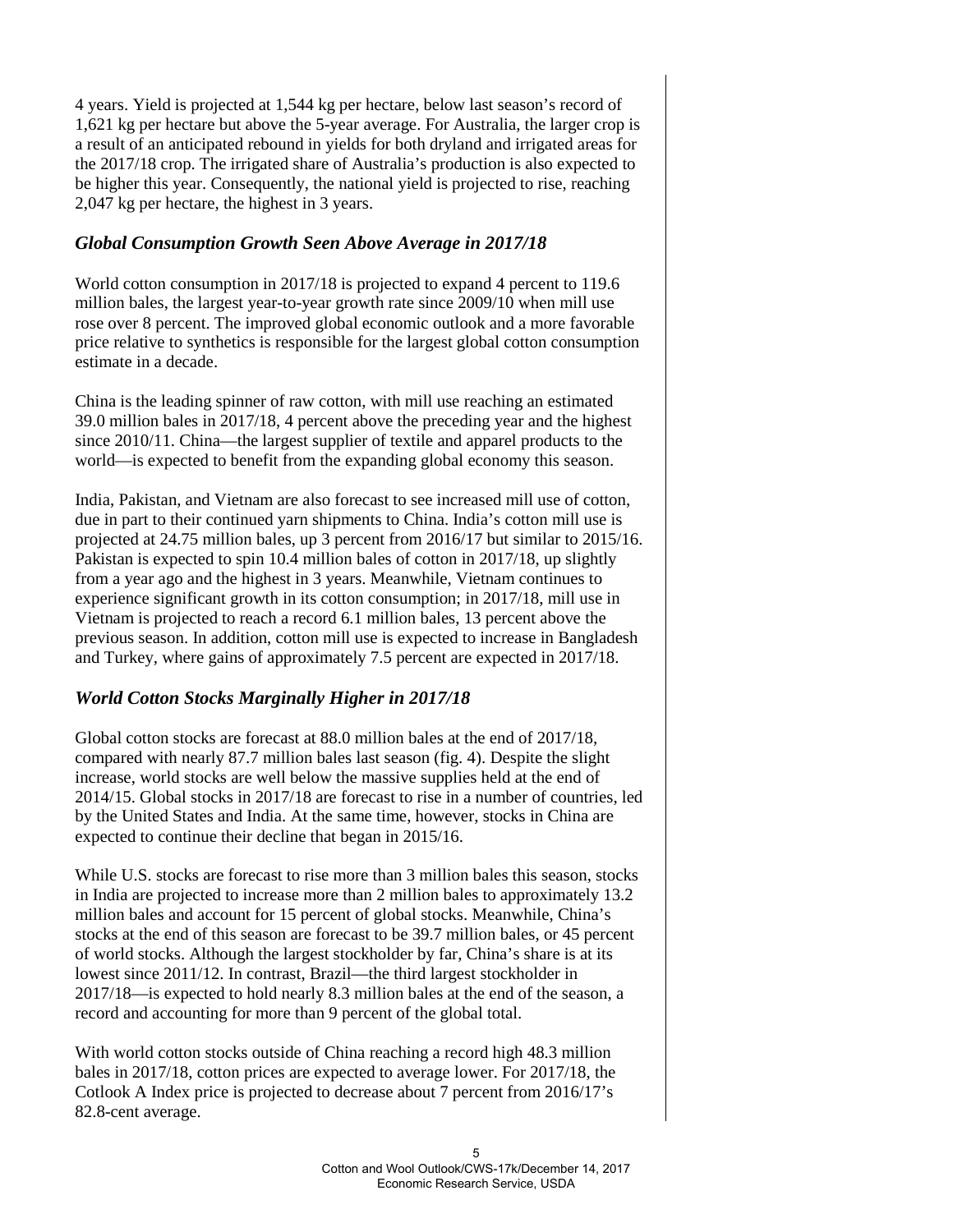Figure 4 **Global cotton stocks and prices**



Sources: Cotlook and USDA, Interagency Commodity Estimates Committee.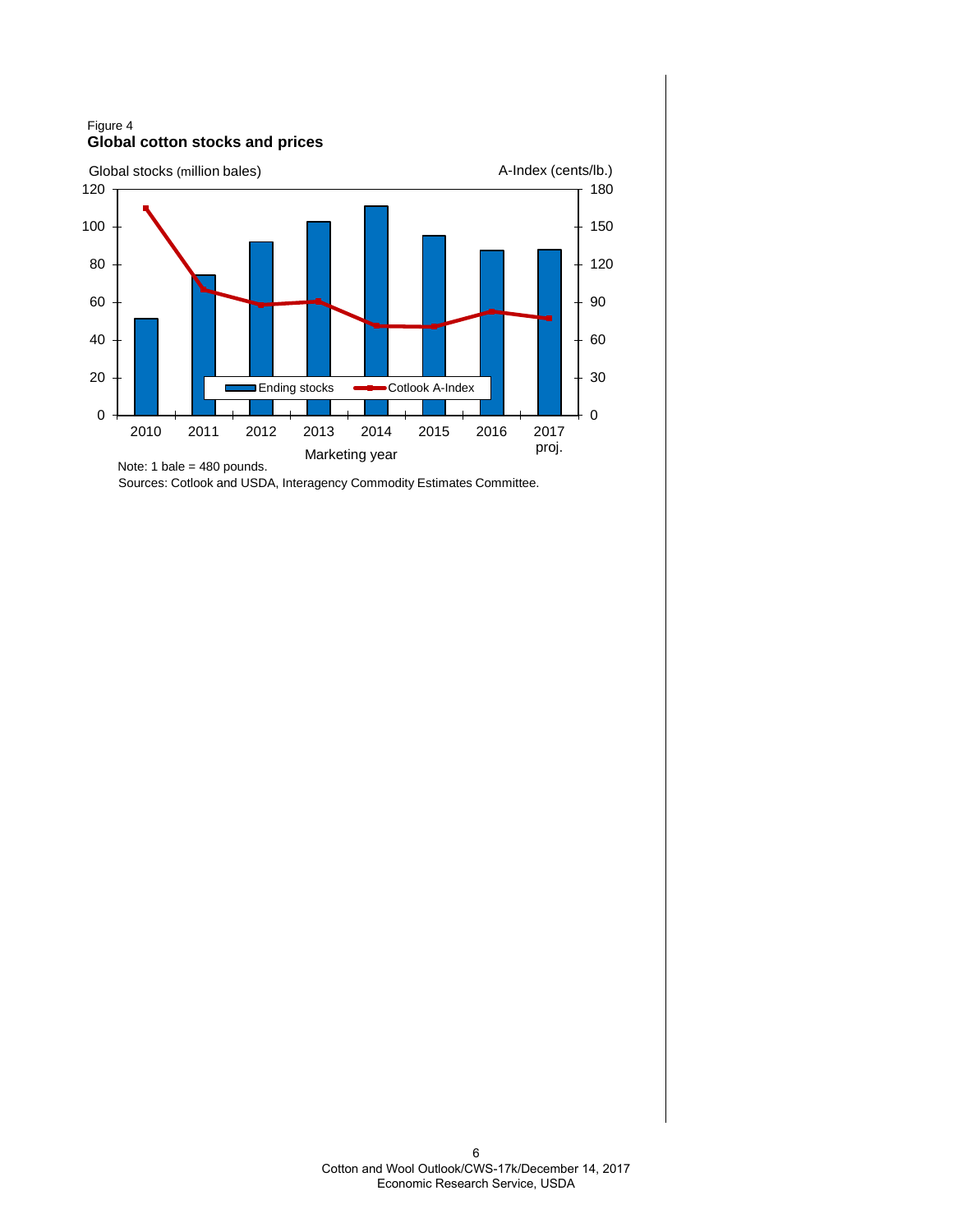# **Contacts and Links**

#### **Contact Information**

Leslie Meyer (202) 694-5307 [lmeyer@ers.usda.gov](mailto:lmeyer@ers.usda.gov) Carolyn Liggon (web publishing) (202) 694-5056 cvliggon@ers.usda.gov

#### **Subscription Information**

Subscribe to ERS e-mail notification service at

[http://www.ers.usda.gov/subscribe-to-ers-e-newsletters.aspx t](http://www.ers.usda.gov/subscribe-to-ers-e-newsletters.aspx)o receive timely notification of newsletter availability.

#### *Data*

.

[Cotton and Wool](https://www.ers.usda.gov/data-products/cotton-and-wool-chart-gallery/) Chart Gallery

 [Cotton, Wool, and Textile Data](https://www.ers.usda.gov/data-products/cotton-wool-and-textile-data/)

## *Related Websites*

<http://usda.mannlib.cornell.edu/MannUsda/viewDocumentInfo.do?documentID=1194>

<http://www.ers.usda.gov/topics/crops/cotton-wool.aspx>

<http://usda.mannlib.cornell.edu/MannUsda/viewDocumentInfo.do?documentID=1281>

The U.S. Department of Agriculture (USDA) prohibits discrimination in all its programs and activities on the basis of race, color, national origin, age, disability, and where applicable, sex, marital status, familial status, parental status, religion, sexual orientation, genetic information, political beliefs, reprisal, or because all or a part of an individual's income is derived from any public assistance program. (Not all prohibited bases apply to all programs.) Persons with disabilities who require alternative means for communication of program information (Braille, large print, audiotape, etc.) should contact USDA's TARGET Center at (202) 720-2600 (voice and TDD). To file a complaint of discrimination, write to USDA, Director, Office of Civil Rights, 1400 Independence Avenue, SW, Washington, DC 20250-9410 or call (800) 795-3272 (voice) or (202) 720-6382 (TDD). USDA is an equal opportunity provider and employer.

#### **E-mail Notification**

Readers of ERS outlook reports have two ways they can receive an e-mail notice about release of reports and associated data.

• Receive timely notification (soon after the report is posted on the web) via USDA's Economics, Statistics, and Market Information System (which is housed at Cornell University's Mann Library). Go to [http://usda.mannlib.cornell.edu/Mann](http://usda.mannlib.cornell.edu/MannUsda/aboutEmailService.do) [Usda/aboutEmailService.do a](http://usda.mannlib.cornell.edu/MannUsda/aboutEmailService.do)nd follow the instructions to receive e-mail notices about ERS, Agricultural Marketing Service, National Agricultural Statistics Service, and World Agricultural Outlook Board products.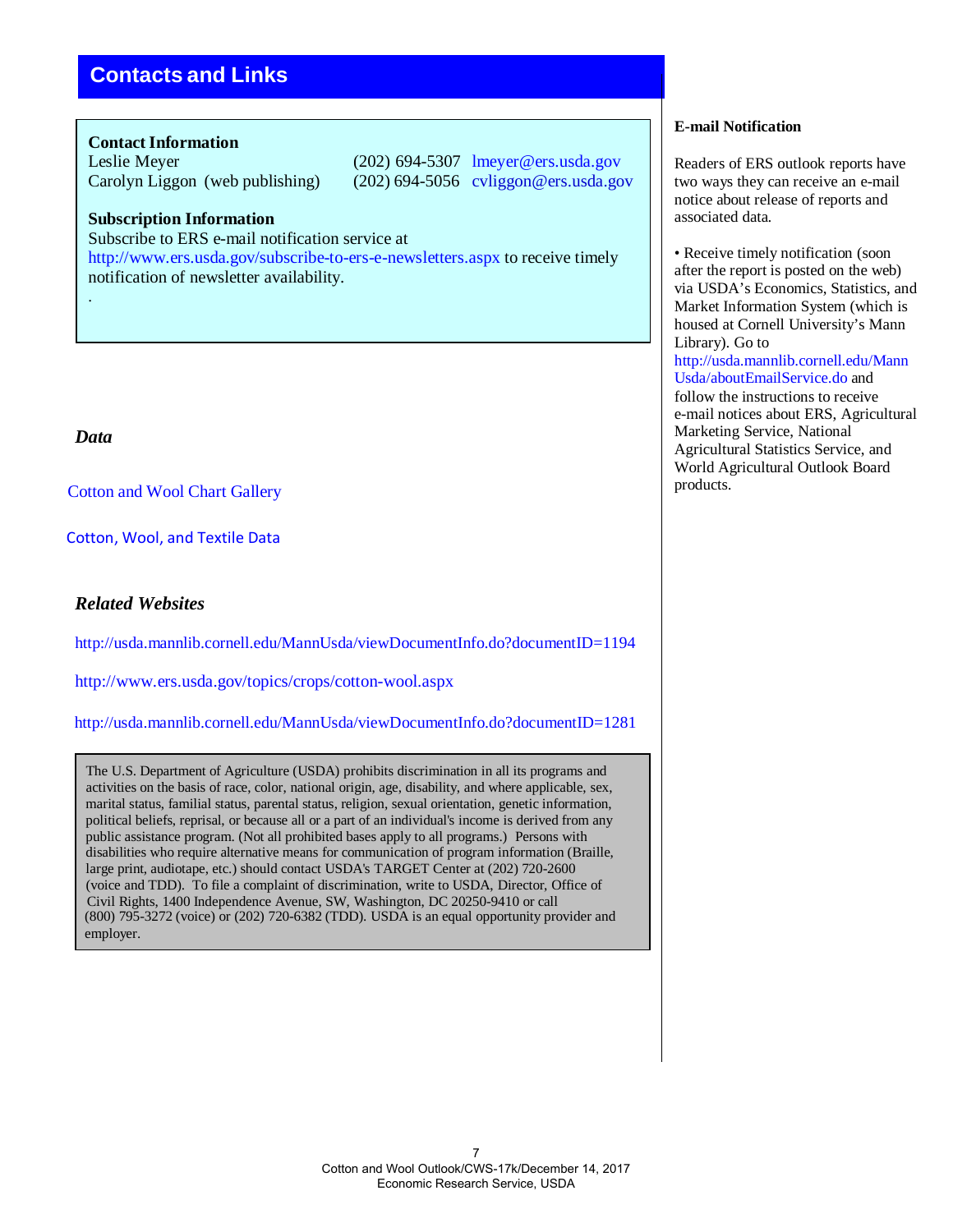|                            | 2017/18              |        |               |        |
|----------------------------|----------------------|--------|---------------|--------|
| Item                       | 2016/17              | Oct.   | Nov.          | Dec.   |
|                            | <b>Million acres</b> |        |               |        |
| Upland:                    |                      |        |               |        |
| Planted                    | 9.878                | 12.372 | 12.372        | 12.372 |
| Harvested                  | 9.320                | 11.163 | 11.163        | 11.163 |
| Yield/harvested acre       | 855                  | 877    | 888           | 891    |
|                            |                      |        | Million bales |        |
| Beginning stocks           | 3.664                | 2.686  | 2.686         | 2.686  |
| Production                 | 16.601               | 20.388 | 20.650        | 20.713 |
| Total supply <sup>1</sup>  | 20.270               | 23.084 | 23.346        | 23.409 |
| Mill use                   | 3.221                | 3.320  | 3.320         | 3.320  |
| Exports                    | 14.303               | 13.850 | 13.850        | 14.150 |
| Total use                  | 17.524               | 17.170 | 17.170        | 17.470 |
| Ending stocks <sup>2</sup> | 2.686                | 5.689  | 5.989         | 5.689  |
|                            |                      |        | Percent       |        |
| Stocks-to-use ratio        | 15.3                 | 33.1   | 34.9          | 32.6   |
|                            |                      |        | 1,000 acres   |        |
| Extra-long staple:         |                      |        |               |        |
| Planted                    | 194.5                | 246.5  | 246.5         | 246.5  |
| Harvested                  | 187.8                | 242.2  | 242.2         | 242.2  |
|                            |                      |        |               |        |
|                            |                      |        | Pounds        |        |
| Yield/harvested acre       | 1,454                | 1,441  | 1,441         | 1,441  |
|                            |                      |        | 1,000 bales   |        |
| Beginning stocks           | 136                  | 64     | 64            | 64     |
| Production                 | 569                  | 727    | 727           | 727    |
| Total supply <sup>1</sup>  | 707                  | 791    | 791           | 791    |
| Mill use                   | 29                   | 30     | 30            | 30     |
| Exports                    | 614                  | 650    | 650           | 650    |
| Total use                  | 643                  | 680    | 680           | 680    |
| Ending stocks <sup>2</sup> | 64                   | 111    | 111           | 111    |
|                            |                      |        | Percent       |        |
| Stocks-to-use ratio        | 10.0                 | 16.3   | 16.3          | 16.3   |
|                            |                      |        |               |        |

Table 1--U.S. cotton supply and use estimates

Note: 1 bale = 480 pounds.

<sup>1</sup>Includes imports. <sup>2</sup>Includes unaccounted.

Source: USDA, World Agricultural Outlook Board.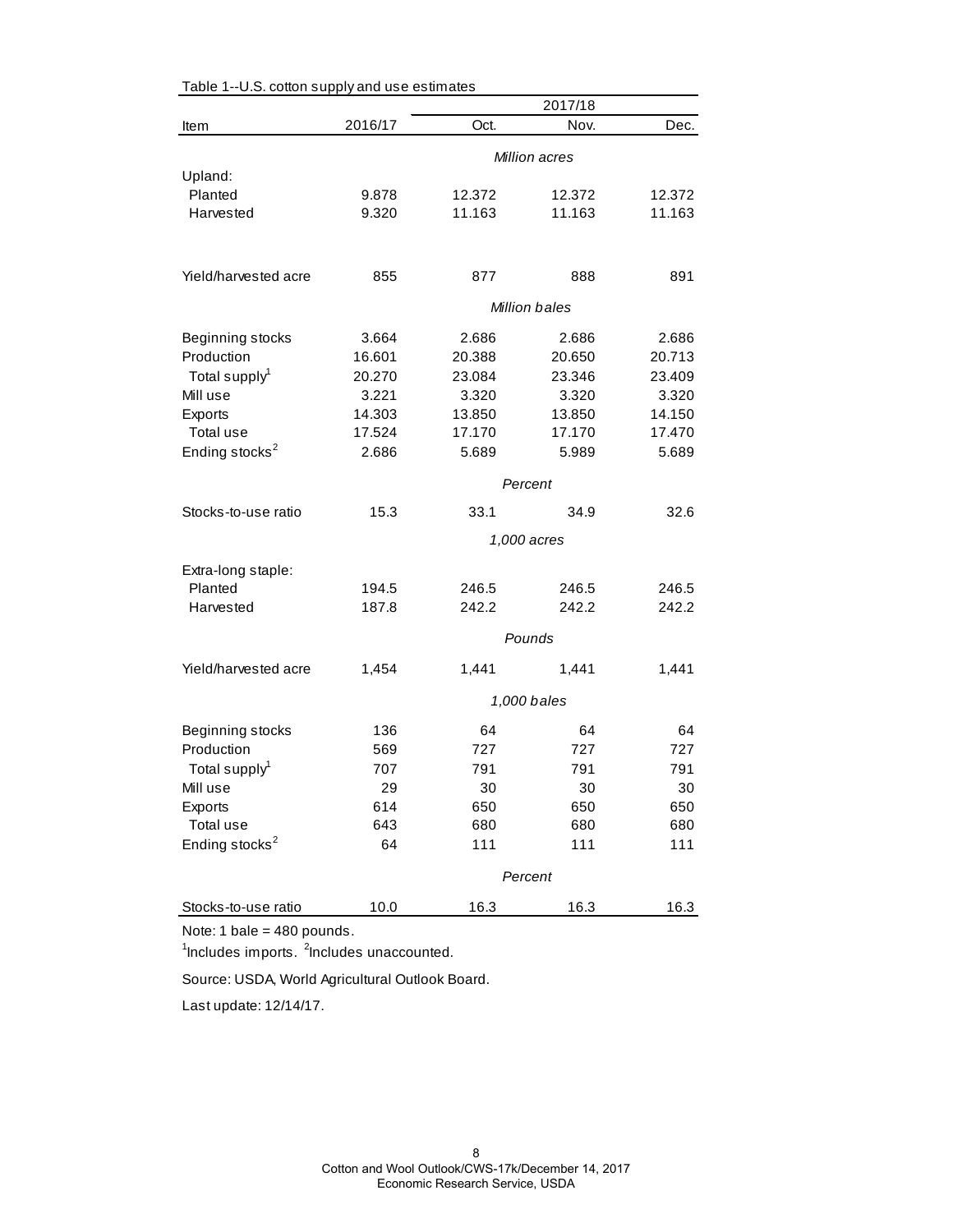|                      |         |        | 2017/18       |        |
|----------------------|---------|--------|---------------|--------|
| Item                 | 2016/17 | Oct.   | Nov.          | Dec.   |
|                      |         |        | Million bales |        |
| Supply:              |         |        |               |        |
| Beginning stocks--   |         |        |               |        |
| World                | 95.36   | 89.57  | 88.67         | 87.65  |
| Foreign              | 91.56   | 86.82  | 85.92         | 84.90  |
| Production--         |         |        |               |        |
| World                | 106.56  | 120.86 | 121.46        | 119.96 |
| Foreign              | 89.39   | 99.75  | 100.08        | 98.52  |
| Imports--            |         |        |               |        |
| World                | 37.62   | 38.20  | 38.03         | 38.48  |
| Foreign              | 37.61   | 38.19  | 38.02         | 38.47  |
| Use:                 |         |        |               |        |
| Mill use--           |         |        |               |        |
| World                | 114.77  | 118.01 | 119.25        | 119.59 |
| Foreign              | 111.52  | 114.66 | 115.90        | 116.24 |
| Exports--            |         |        |               |        |
| World                | 37.23   | 38.22  | 38.04         | 38.46  |
| Foreign              | 22.32   | 23.72  | 23.54         | 23.66  |
| Ending stocks--      |         |        |               |        |
| World                | 87.65   | 92.38  | 90.88         | 88.00  |
| Foreign              | 84.90   | 86.58  | 84.78         | 82.20  |
|                      | Percent |        |               |        |
| Stocks-to-use ratio: |         |        |               |        |
| World                | 76.4    | 78.3   | 76.2          | 73.6   |
| Foreign              | 76.1    | 75.5   | 73.1          | 70.7   |

Table 2--World cotton supply and use estimates

Note: 1 bale = 480 pounds.

Source: USDA, World Agricultural Outlook Board.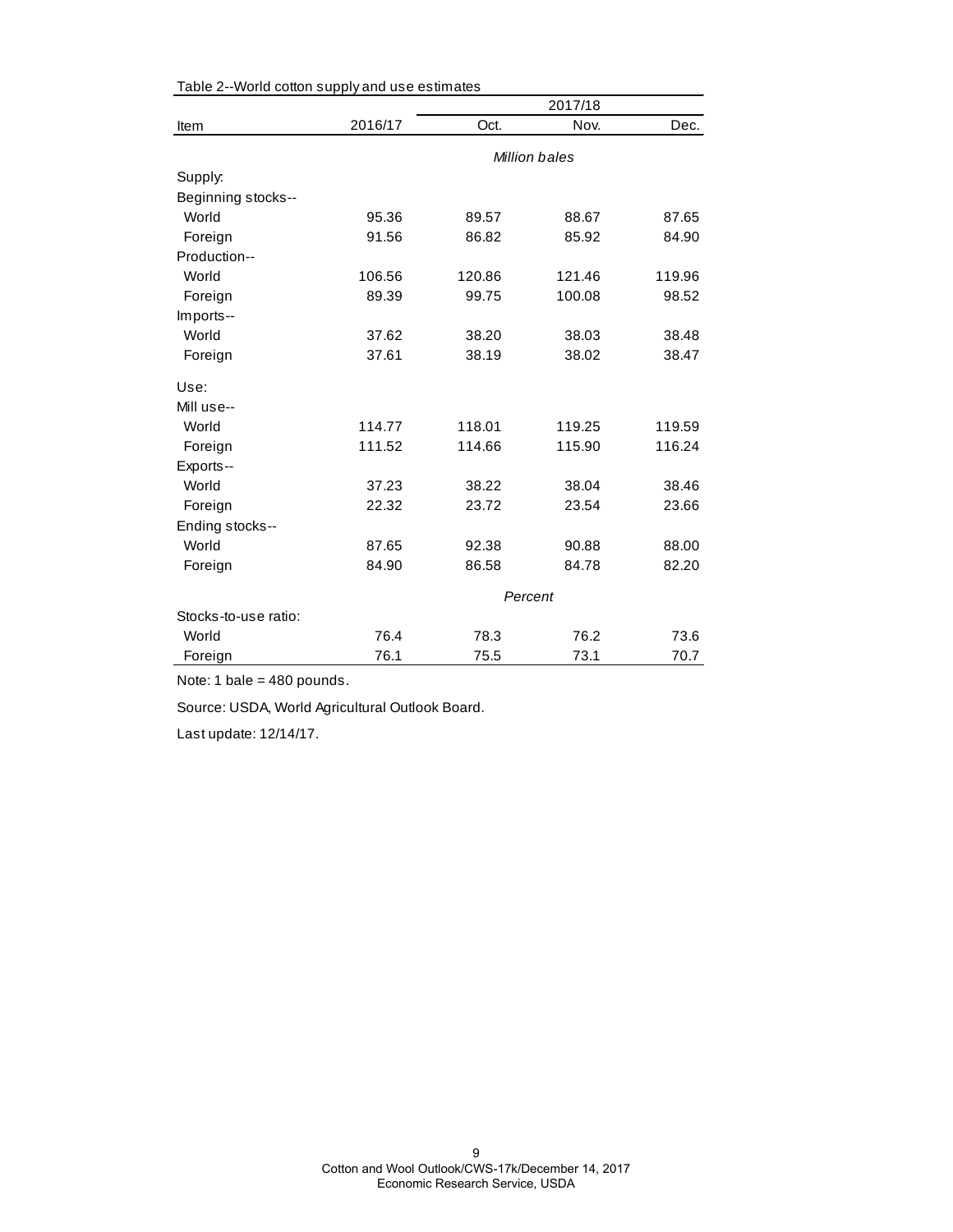| Table 3--U.S. fiber supply    |              |                |           |                |
|-------------------------------|--------------|----------------|-----------|----------------|
|                               | Aug.         | Sep.           | Oct.      | Oct.           |
| Item                          | 2017         | 2017           | 2017      | 2016           |
|                               |              | 1,000 bales    |           |                |
| Cotton:                       |              |                |           |                |
|                               |              | 2,153          | 1,951     |                |
| Stocks, beginning<br>Ginnings | 2,750<br>585 | 679            | 3,811     | 2,688<br>3,945 |
| Imports since August 1        | 1.0          | 1.1            | 1.1       | 1.1            |
|                               |              |                |           |                |
|                               |              | Million pounds |           |                |
| Manufactured fiber:           |              |                |           |                |
| Production                    | 569.1        | 551.9          | 550.1     | 548.4          |
| Noncellulosic                 | 569.1        | 551.9          | 550.1     | 548.4          |
| Cellulosic                    | <b>NA</b>    | ΝA             | <b>NA</b> | <b>NA</b>      |
| Total since January 1         | 4,343.2      | 4,895.1        | 5,445.2   | 5,378.2        |
|                               |              |                |           |                |
|                               |              |                |           |                |
|                               | July         | Aug.           | Sep.      | Sep.           |
|                               | 2017         | 2017           | 2017      | 2016           |
|                               |              | Million pounds |           |                |
| Raw fiber imports             | 197.7        | 176.6          | 174.3     | 167.5          |
| Noncellulosic                 | 183.1        | 161.2          | 158.4     | 152.9          |
| Cellulosic                    | 14.6         | 15.4           | 15.9      | 14.6           |
| Total since January 1         | 1,317.4      | 1,494.1        | 1,668.4   | 1,733.5        |
|                               |              | 1,000 pounds   |           |                |
| Wool and mohair:              |              |                |           |                |
| Raw wool imports, clean       | 341.0        | 627.6          | 486.6     | 330.1          |
| 48s-and-finer                 | 52.1         | 525.5          | 339.1     | 104.7          |
| Not-finer-than-46s            | 288.9        | 102.1          | 147.5     | 225.4          |
| Total since January 1         | 3,754.8      | 4,382.5        | 4,869.1   | 4,729.7        |
| Wool top imports              | 241.1        | 206.2          | 105.4     | 138.7          |
| Total since January 1         | 1,537.1      | 1,743.3        | 1,848.6   | 2,366.0        |
| Mohair imports, clean         | 0.0          | 0.0            | 0.0       | 0.0            |
| Total since January 1         | 0.0          | 0.0            | 0.0       | 13.3           |

Note: 1 bale =  $480$  pounds. NA = Not available.

Sources: USDA, National Agricultural Statistics Service; U.S. Department of Commerce, U.S. Census Bureau; and *Fiber Organon* .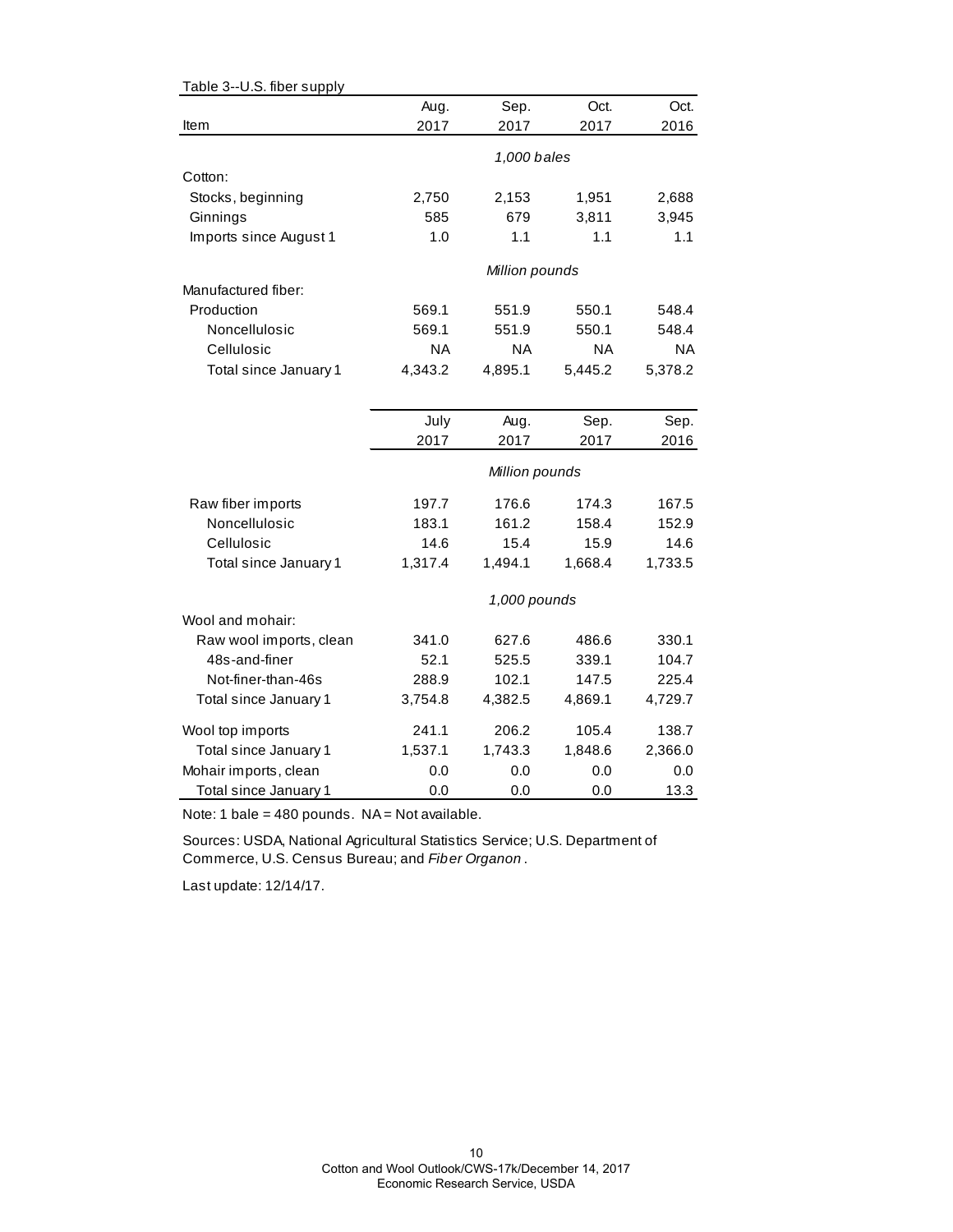| Table 4--U.S. fiber demand            |         |                |         |         |
|---------------------------------------|---------|----------------|---------|---------|
|                                       | Aug.    | Sep.           | Oct.    | Oct.    |
| Item                                  | 2017    | 2017           | 2017    | 2016    |
|                                       |         |                |         |         |
|                                       |         | 1,000 bales    |         |         |
| Cotton:                               |         |                |         |         |
| All consumed by mills <sup>1</sup>    | 285     | 277            | 288     | 295     |
| Total since August 1                  | 285     | 562            | 849     | 890     |
| Daily rate                            | 12.4    | 13.2           | 13.1    | 14.1    |
| Upland consumed by mills <sup>1</sup> | 282     | 274            | 285     | 293     |
| Total since August 1                  | 282     | 556            | 842     | 883     |
| Daily rate                            | 12.3    | 13.1           | 13.0    | 13.9    |
| Upland exports                        | 883     | 582            | 454     | 607     |
| Total since August 1                  | 883     | 1,464          | 1,918   | 2,232   |
| Sales for next season                 | 673     | 107            | 136     | 15      |
|                                       |         |                |         |         |
| Total since August 1                  | 673     | 779            | 915     | 456     |
| Extra-long staple exports             | 16.2    | 22.3           | 20.8    | 39.1    |
| Total since August 1                  | 16.2    | 38.5           | 59.4    | 131.2   |
| Sales for next season                 | 0.0     | 20.5           | 0.0     | 0.0     |
| Total since August 1                  | 0.0     | 20.5           | 20.5    | 0.0     |
|                                       | July    | Aug.           | Sep.    | Sep.    |
|                                       | 2017    | 2017           | 2017    | 2016    |
|                                       |         |                |         |         |
|                                       |         | Million pounds |         |         |
| Manufactured fiber:                   |         |                |         |         |
| Raw fiber exports                     | 44.8    | 46.8           | 46.3    | 48.8    |
| Noncellulosic                         | 44.3    | 46.4           | 46.0    | 48.3    |
| Cellulosic                            | 0.5     | 0.4            | 0.3     | 0.5     |
| Total since January 1                 | 352.0   | 398.8          | 445.1   | 425.2   |
|                                       |         | 1,000 pounds   |         |         |
| Wool and mohair:                      |         |                |         |         |
| Raw wool exports, clean               | 1,812.6 | 1,192.6        | 555.4   | 1,187.0 |
| Total since January 1                 | 6,835.8 | 8,028.4        | 8,583.8 | 5,977.2 |
| Wool top exports                      | 133.3   | 132.4          | 65.9    | 81.7    |
| Total since January 1                 | 854.4   | 986.8          | 1,052.7 | 730.7   |
| Mohair exports, clean                 | 67.8    | 0.2            | 93.1    | 0.0     |
| Total since January 1                 | 292.3   | 292.5          | 385.6   | 212.0   |

Note: 1 bale = 480 pounds.

<sup>1</sup>Estimated by USDA.

Sources: USDA, Farm Service Agency; USDA, Foreign Agricultural Service, *U.S. Export Sales* ; U.S. Department of Commerce, U.S. Census Bureau; and *Fiber Organon.*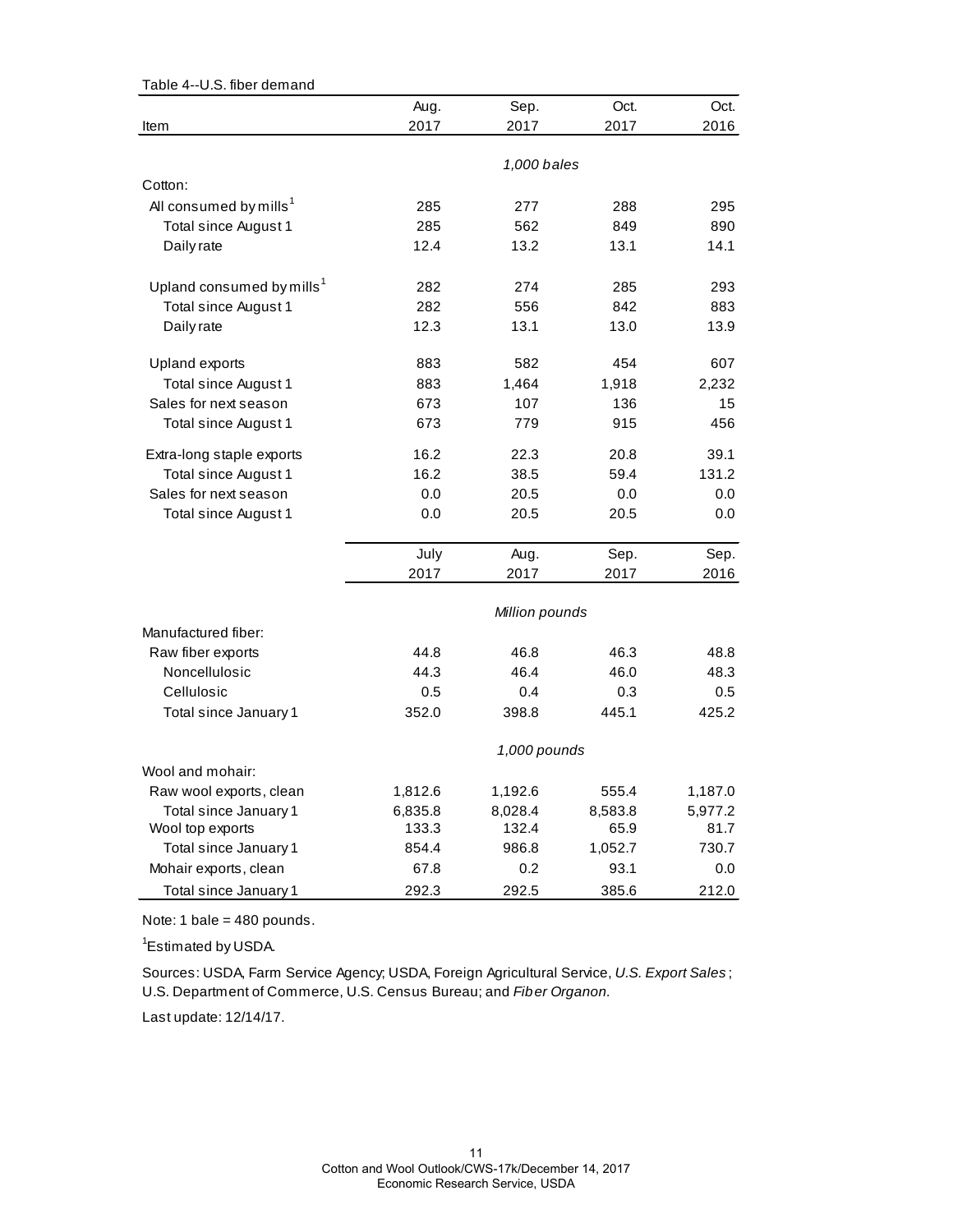| rable 5-6.0. and wond liber prices |           |                   |           |           |
|------------------------------------|-----------|-------------------|-----------|-----------|
|                                    | Sep       | Oct.              | Nov.      | Nov.      |
| Item                               | 2017      | 2017              | 2017      | 2016      |
|                                    |           |                   |           |           |
|                                    |           | Cents per pound   |           |           |
| Domestic cotton prices:            |           |                   |           |           |
| Adjusted world price               | 62.22     | 60.31             | 62.12     | 59.39     |
| Upland spot 41-34                  | 69.12     | 66.67             | 68.09     | 69.42     |
| Pima spot 02-46                    | 146.00    | 135.09            | 135.71    | 139.31    |
| Average price received by          |           |                   |           |           |
| upland producers                   | 63.80     | 66.80             | <b>NA</b> | 67.20     |
| Far Eastern cotton quotes:         |           |                   |           |           |
| A Index                            | 80.43     | 78.83             | 80.66     | 78.84     |
| Memphis/Eastern                    | 82.38     | 80.38             | 81.85     | 81.56     |
| Memphis/Orleans/Texas              | 81.13     | 79.13             | 80.60     | 80.31     |
| California/Arizona                 | 82.08     | 81.38             | 82.85     | 81.81     |
|                                    |           | Dollars per pound |           |           |
| Wool prices (clean):               |           |                   |           |           |
| <b>U.S. 58s</b>                    | <b>NQ</b> | <b>NQ</b>         | 3.23      | <b>NQ</b> |
| Australian 58s <sup>1</sup>        | 4.50      | 4.29              | 4.33      | 3.89      |
| <b>U.S. 60s</b>                    | 3.60      | NQ.               | 3.56      | 2.66      |
| Australian 60s <sup>1</sup>        | 4.82      | 4.86              | 4.82      | NQ.       |
| <b>U.S. 64s</b>                    | 4.55      | <b>NQ</b>         | <b>NQ</b> | NQ.       |
| Australian 64s <sup>1</sup>        | 5.77      | 5.70              | 5.81      | 4.90      |

## Table 5--U.S. and world fiber prices

 $NA = Not available.$   $NQ = No$  quote.

<sup>1</sup>In bond, Charleston, SC.

Sources: USDA, *Cotton Price Statistics* ; Cotlook Ltd., *Cotton Outlook;* and trade reports. Last update: 12/14/17.

> 12 Cotton and Wool Outlook/CWS-17k/December 14, 2017 Economic Research Service, USDA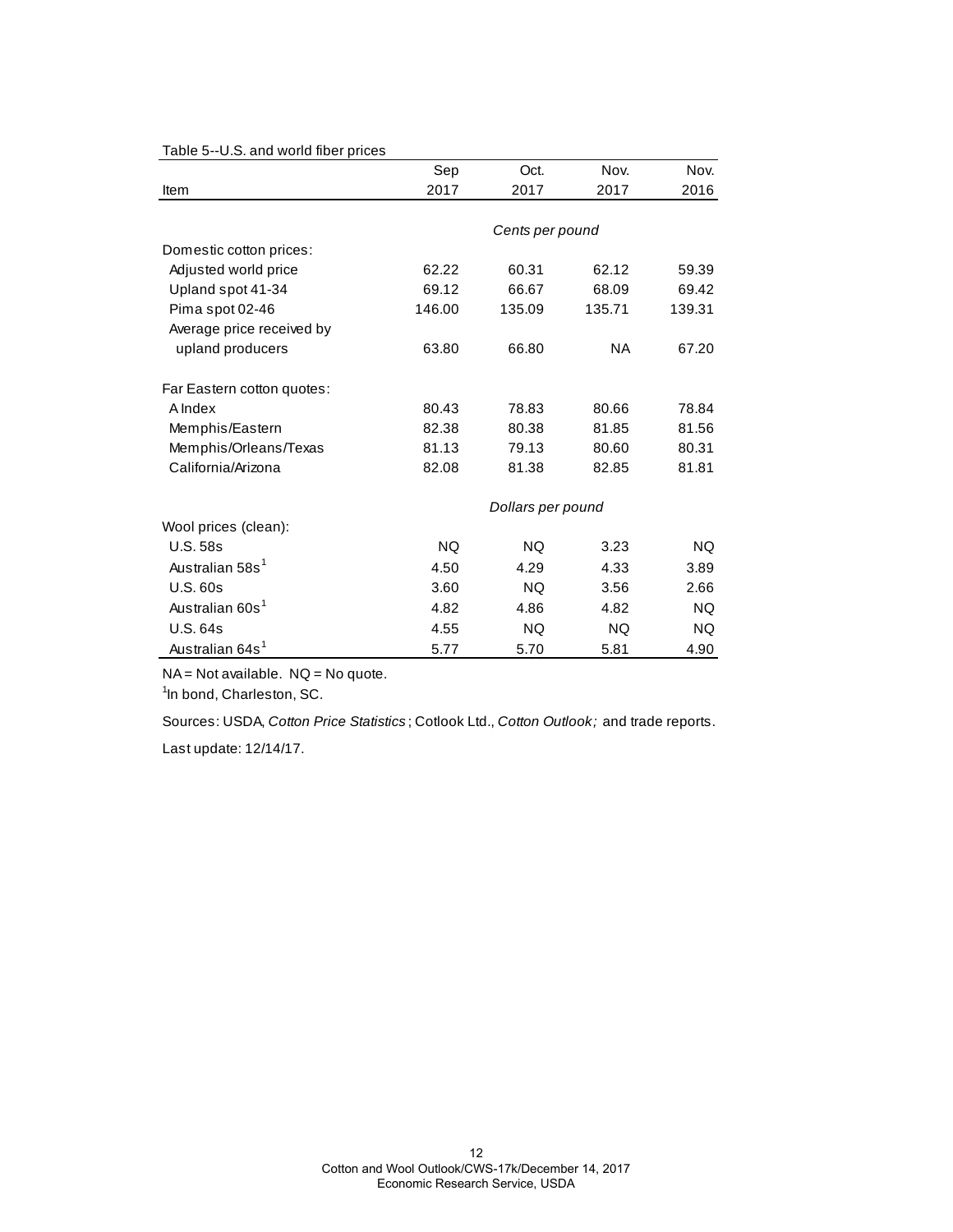| Aug.<br>Sep.<br>Oct.<br>Oct.<br>2017<br>2017<br>2017<br>2016<br>Item<br>1,000 pounds<br>Yarn, thread, and fabric:<br>263,583<br>257,068<br>269,417<br>258,758<br>57,181<br>53,079<br>56,231<br>58,117<br>Cotton<br>17,911<br>Linen<br>16,186<br>21,732<br>17,060<br>Wool<br>4,062<br>3,648<br>4,052<br>4,117<br>Silk<br>695<br>695<br>588<br>676<br>Synthetic<br>185,460<br>181,754<br>186,707<br>178,877<br>Apparel:<br>1,212,238<br>1,146,477<br>1,112,653<br>1,086,482<br>Cotton<br>586,933<br>546,649<br>558,276<br>550,120<br>7,645<br>7,242<br>7,375<br>Linen<br>8,402<br>Wool<br>39,944<br>37,394<br>34,307<br>34,439<br>Silk<br>8,135<br>7,681<br>7,893<br>7,852<br>Synthetic<br>569,581<br>547,511<br>504,803<br>485,670<br>Home furnishings:<br>329,943<br>327,622<br>345,023<br>328,671<br>Cotton<br>152,274<br>153,108<br>151,113<br>148,881<br>1,570<br>1,506<br>1,480<br>1,092<br>Linen<br>Wool<br>466<br>477<br>748<br>460<br><b>Silk</b><br>252<br>275<br>228<br>212<br>Synthetic<br>175,383<br>172,257<br>191,455<br>178,026<br>Floor coverings:<br>97,888<br>87,854<br>100,145<br>85,098<br>Cotton<br>10,756<br>9,607<br>10,788<br>9,479<br>28,131<br>Linen<br>28,165<br>34,448<br>24,080<br>Wool<br>11,905<br>11,894<br>10,967<br>9,062<br>Silk<br>2,796<br>2,510<br>2,946<br>2,341<br>Synthetic<br>45,238<br>38,511<br>40,058<br>37,303<br>Total imports: <sup>1</sup><br>1,926,596<br>1,840,890<br>1,845,327<br>1,776,692<br>Cotton<br>811,206<br>766,197<br>779,613<br>769,860<br>Linen<br>54,721<br>55,977<br>66,029<br>51,582<br>Wool<br>55,964<br>51,075<br>51,398<br>51,298<br>Silk<br>11,879<br>11,153<br>11,767<br>10,992<br>Synthetic<br>992,827<br>956,490<br>936,520<br>892,961 | Table 6--0.S. textile imports, by fiber |  |  |  |  |  |  |
|----------------------------------------------------------------------------------------------------------------------------------------------------------------------------------------------------------------------------------------------------------------------------------------------------------------------------------------------------------------------------------------------------------------------------------------------------------------------------------------------------------------------------------------------------------------------------------------------------------------------------------------------------------------------------------------------------------------------------------------------------------------------------------------------------------------------------------------------------------------------------------------------------------------------------------------------------------------------------------------------------------------------------------------------------------------------------------------------------------------------------------------------------------------------------------------------------------------------------------------------------------------------------------------------------------------------------------------------------------------------------------------------------------------------------------------------------------------------------------------------------------------------------------------------------------------------------------------------------------------------------------------------------------------------------------------------------------------|-----------------------------------------|--|--|--|--|--|--|
|                                                                                                                                                                                                                                                                                                                                                                                                                                                                                                                                                                                                                                                                                                                                                                                                                                                                                                                                                                                                                                                                                                                                                                                                                                                                                                                                                                                                                                                                                                                                                                                                                                                                                                                |                                         |  |  |  |  |  |  |
|                                                                                                                                                                                                                                                                                                                                                                                                                                                                                                                                                                                                                                                                                                                                                                                                                                                                                                                                                                                                                                                                                                                                                                                                                                                                                                                                                                                                                                                                                                                                                                                                                                                                                                                |                                         |  |  |  |  |  |  |
|                                                                                                                                                                                                                                                                                                                                                                                                                                                                                                                                                                                                                                                                                                                                                                                                                                                                                                                                                                                                                                                                                                                                                                                                                                                                                                                                                                                                                                                                                                                                                                                                                                                                                                                |                                         |  |  |  |  |  |  |
|                                                                                                                                                                                                                                                                                                                                                                                                                                                                                                                                                                                                                                                                                                                                                                                                                                                                                                                                                                                                                                                                                                                                                                                                                                                                                                                                                                                                                                                                                                                                                                                                                                                                                                                |                                         |  |  |  |  |  |  |
|                                                                                                                                                                                                                                                                                                                                                                                                                                                                                                                                                                                                                                                                                                                                                                                                                                                                                                                                                                                                                                                                                                                                                                                                                                                                                                                                                                                                                                                                                                                                                                                                                                                                                                                |                                         |  |  |  |  |  |  |
|                                                                                                                                                                                                                                                                                                                                                                                                                                                                                                                                                                                                                                                                                                                                                                                                                                                                                                                                                                                                                                                                                                                                                                                                                                                                                                                                                                                                                                                                                                                                                                                                                                                                                                                |                                         |  |  |  |  |  |  |
|                                                                                                                                                                                                                                                                                                                                                                                                                                                                                                                                                                                                                                                                                                                                                                                                                                                                                                                                                                                                                                                                                                                                                                                                                                                                                                                                                                                                                                                                                                                                                                                                                                                                                                                |                                         |  |  |  |  |  |  |
|                                                                                                                                                                                                                                                                                                                                                                                                                                                                                                                                                                                                                                                                                                                                                                                                                                                                                                                                                                                                                                                                                                                                                                                                                                                                                                                                                                                                                                                                                                                                                                                                                                                                                                                |                                         |  |  |  |  |  |  |
|                                                                                                                                                                                                                                                                                                                                                                                                                                                                                                                                                                                                                                                                                                                                                                                                                                                                                                                                                                                                                                                                                                                                                                                                                                                                                                                                                                                                                                                                                                                                                                                                                                                                                                                |                                         |  |  |  |  |  |  |
|                                                                                                                                                                                                                                                                                                                                                                                                                                                                                                                                                                                                                                                                                                                                                                                                                                                                                                                                                                                                                                                                                                                                                                                                                                                                                                                                                                                                                                                                                                                                                                                                                                                                                                                |                                         |  |  |  |  |  |  |
|                                                                                                                                                                                                                                                                                                                                                                                                                                                                                                                                                                                                                                                                                                                                                                                                                                                                                                                                                                                                                                                                                                                                                                                                                                                                                                                                                                                                                                                                                                                                                                                                                                                                                                                |                                         |  |  |  |  |  |  |
|                                                                                                                                                                                                                                                                                                                                                                                                                                                                                                                                                                                                                                                                                                                                                                                                                                                                                                                                                                                                                                                                                                                                                                                                                                                                                                                                                                                                                                                                                                                                                                                                                                                                                                                |                                         |  |  |  |  |  |  |
|                                                                                                                                                                                                                                                                                                                                                                                                                                                                                                                                                                                                                                                                                                                                                                                                                                                                                                                                                                                                                                                                                                                                                                                                                                                                                                                                                                                                                                                                                                                                                                                                                                                                                                                |                                         |  |  |  |  |  |  |
|                                                                                                                                                                                                                                                                                                                                                                                                                                                                                                                                                                                                                                                                                                                                                                                                                                                                                                                                                                                                                                                                                                                                                                                                                                                                                                                                                                                                                                                                                                                                                                                                                                                                                                                |                                         |  |  |  |  |  |  |
|                                                                                                                                                                                                                                                                                                                                                                                                                                                                                                                                                                                                                                                                                                                                                                                                                                                                                                                                                                                                                                                                                                                                                                                                                                                                                                                                                                                                                                                                                                                                                                                                                                                                                                                |                                         |  |  |  |  |  |  |
|                                                                                                                                                                                                                                                                                                                                                                                                                                                                                                                                                                                                                                                                                                                                                                                                                                                                                                                                                                                                                                                                                                                                                                                                                                                                                                                                                                                                                                                                                                                                                                                                                                                                                                                |                                         |  |  |  |  |  |  |
|                                                                                                                                                                                                                                                                                                                                                                                                                                                                                                                                                                                                                                                                                                                                                                                                                                                                                                                                                                                                                                                                                                                                                                                                                                                                                                                                                                                                                                                                                                                                                                                                                                                                                                                |                                         |  |  |  |  |  |  |
|                                                                                                                                                                                                                                                                                                                                                                                                                                                                                                                                                                                                                                                                                                                                                                                                                                                                                                                                                                                                                                                                                                                                                                                                                                                                                                                                                                                                                                                                                                                                                                                                                                                                                                                |                                         |  |  |  |  |  |  |
|                                                                                                                                                                                                                                                                                                                                                                                                                                                                                                                                                                                                                                                                                                                                                                                                                                                                                                                                                                                                                                                                                                                                                                                                                                                                                                                                                                                                                                                                                                                                                                                                                                                                                                                |                                         |  |  |  |  |  |  |
|                                                                                                                                                                                                                                                                                                                                                                                                                                                                                                                                                                                                                                                                                                                                                                                                                                                                                                                                                                                                                                                                                                                                                                                                                                                                                                                                                                                                                                                                                                                                                                                                                                                                                                                |                                         |  |  |  |  |  |  |
|                                                                                                                                                                                                                                                                                                                                                                                                                                                                                                                                                                                                                                                                                                                                                                                                                                                                                                                                                                                                                                                                                                                                                                                                                                                                                                                                                                                                                                                                                                                                                                                                                                                                                                                |                                         |  |  |  |  |  |  |
|                                                                                                                                                                                                                                                                                                                                                                                                                                                                                                                                                                                                                                                                                                                                                                                                                                                                                                                                                                                                                                                                                                                                                                                                                                                                                                                                                                                                                                                                                                                                                                                                                                                                                                                |                                         |  |  |  |  |  |  |
|                                                                                                                                                                                                                                                                                                                                                                                                                                                                                                                                                                                                                                                                                                                                                                                                                                                                                                                                                                                                                                                                                                                                                                                                                                                                                                                                                                                                                                                                                                                                                                                                                                                                                                                |                                         |  |  |  |  |  |  |
|                                                                                                                                                                                                                                                                                                                                                                                                                                                                                                                                                                                                                                                                                                                                                                                                                                                                                                                                                                                                                                                                                                                                                                                                                                                                                                                                                                                                                                                                                                                                                                                                                                                                                                                |                                         |  |  |  |  |  |  |
|                                                                                                                                                                                                                                                                                                                                                                                                                                                                                                                                                                                                                                                                                                                                                                                                                                                                                                                                                                                                                                                                                                                                                                                                                                                                                                                                                                                                                                                                                                                                                                                                                                                                                                                |                                         |  |  |  |  |  |  |
|                                                                                                                                                                                                                                                                                                                                                                                                                                                                                                                                                                                                                                                                                                                                                                                                                                                                                                                                                                                                                                                                                                                                                                                                                                                                                                                                                                                                                                                                                                                                                                                                                                                                                                                |                                         |  |  |  |  |  |  |
|                                                                                                                                                                                                                                                                                                                                                                                                                                                                                                                                                                                                                                                                                                                                                                                                                                                                                                                                                                                                                                                                                                                                                                                                                                                                                                                                                                                                                                                                                                                                                                                                                                                                                                                |                                         |  |  |  |  |  |  |
|                                                                                                                                                                                                                                                                                                                                                                                                                                                                                                                                                                                                                                                                                                                                                                                                                                                                                                                                                                                                                                                                                                                                                                                                                                                                                                                                                                                                                                                                                                                                                                                                                                                                                                                |                                         |  |  |  |  |  |  |
|                                                                                                                                                                                                                                                                                                                                                                                                                                                                                                                                                                                                                                                                                                                                                                                                                                                                                                                                                                                                                                                                                                                                                                                                                                                                                                                                                                                                                                                                                                                                                                                                                                                                                                                |                                         |  |  |  |  |  |  |
|                                                                                                                                                                                                                                                                                                                                                                                                                                                                                                                                                                                                                                                                                                                                                                                                                                                                                                                                                                                                                                                                                                                                                                                                                                                                                                                                                                                                                                                                                                                                                                                                                                                                                                                |                                         |  |  |  |  |  |  |
|                                                                                                                                                                                                                                                                                                                                                                                                                                                                                                                                                                                                                                                                                                                                                                                                                                                                                                                                                                                                                                                                                                                                                                                                                                                                                                                                                                                                                                                                                                                                                                                                                                                                                                                |                                         |  |  |  |  |  |  |
|                                                                                                                                                                                                                                                                                                                                                                                                                                                                                                                                                                                                                                                                                                                                                                                                                                                                                                                                                                                                                                                                                                                                                                                                                                                                                                                                                                                                                                                                                                                                                                                                                                                                                                                |                                         |  |  |  |  |  |  |
|                                                                                                                                                                                                                                                                                                                                                                                                                                                                                                                                                                                                                                                                                                                                                                                                                                                                                                                                                                                                                                                                                                                                                                                                                                                                                                                                                                                                                                                                                                                                                                                                                                                                                                                |                                         |  |  |  |  |  |  |

 $Table 6-11$  S, textile imports, by  $fit$ 

Note: Raw-fiber-equivalent pounds. Data for 2016 are revised.

<sup>1</sup>Includes headgear.

U.S. Census Bureau. Sources: USDA, Economic Research Service and U.S. Department of Commerce,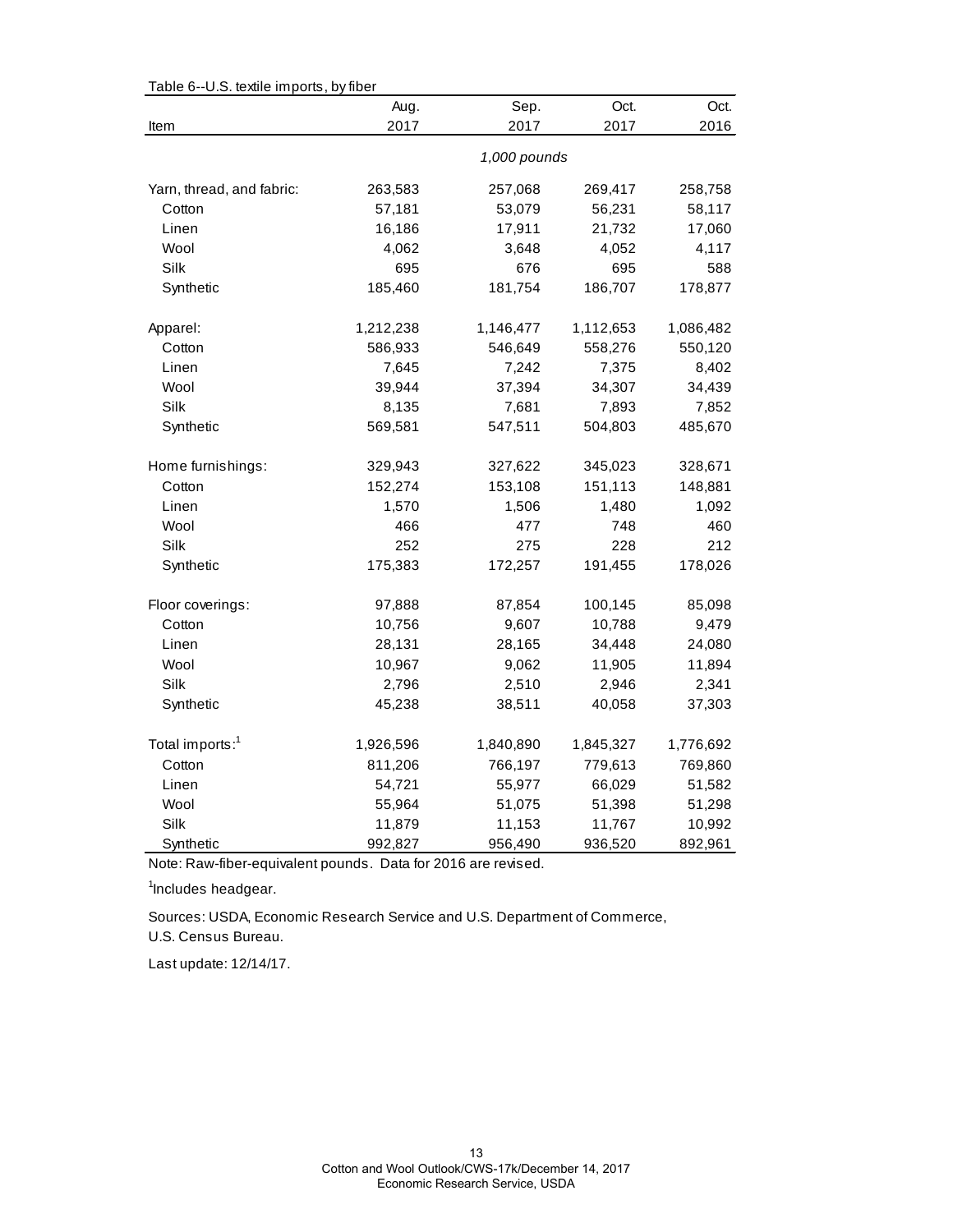| Table 7--U.S. textile exports, by fiber |              |         |         |         |  |  |
|-----------------------------------------|--------------|---------|---------|---------|--|--|
|                                         | Aug.         | Sep.    | Oct.    | Oct.    |  |  |
| Item                                    | 2017         | 2017    | 2017    | 2016    |  |  |
|                                         | 1,000 pounds |         |         |         |  |  |
| Yarn, thread, and fabric:               | 249,536      | 237,139 | 252,183 | 245,932 |  |  |
| Cotton                                  | 133,173      | 126,970 | 134,222 | 134,189 |  |  |
| Linen                                   | 6,165        | 5,637   | 6,394   | 6,671   |  |  |
| Wool                                    | 2,425        | 2,306   | 2,459   | 2,771   |  |  |
| Silk                                    | 1,081        | 1,074   | 1,111   | 1,204   |  |  |
| Synthetic                               | 106,692      | 101,152 | 107,997 | 101,097 |  |  |
| Apparel:                                | 27,918       | 26,122  | 29,715  | 26,526  |  |  |
| Cotton                                  | 12,009       | 10,696  | 12,305  | 12,004  |  |  |
| Linen                                   | 362          | 413     | 396     | 336     |  |  |
| Wool                                    | 2,888        | 2,492   | 2,770   | 2,163   |  |  |
| Silk                                    | 1,581        | 1,218   | 1,509   | 1,149   |  |  |
| Synthetic                               | 11,078       | 11,304  | 12,735  | 10,875  |  |  |
| Home furnishings:                       | 5,132        | 4,035   | 4,549   | 3,537   |  |  |
| Cotton                                  | 2,486        | 1,891   | 2,142   | 1,653   |  |  |
| Linen                                   | 184          | 166     | 179     | 188     |  |  |
| Wool                                    | 88           | 68      | 60      | 69      |  |  |
| Silk                                    | 118          | 95      | 102     | 81      |  |  |
| Synthetic                               | 2,256        | 1,816   | 2,066   | 1,548   |  |  |
| Floor coverings:                        | 28,906       | 26,477  | 29,767  | 30,163  |  |  |
| Cotton                                  | 2,343        | 2,160   | 2,312   | 2,380   |  |  |
| Linen                                   | 1,296        | 1,097   | 1,308   | 1,184   |  |  |
| Wool                                    | 1,769        | 1,387   | 1,890   | 1,691   |  |  |
| Silk                                    | 58           | 64      | 49      | 64      |  |  |
| Synthetic                               | 23,439       | 21,769  | 24,208  | 24,844  |  |  |
| Total exports: <sup>1</sup>             | 311,808      | 294,087 | 316,601 | 306,419 |  |  |
| Cotton                                  | 150,117      | 141,823 | 151,107 | 150,309 |  |  |
| Linen                                   | 8,018        | 7,325   | 8,294   | 8,387   |  |  |
| Wool                                    | 7,185        | 6,266   | 7,197   | 6,704   |  |  |
| Silk                                    | 2,838        | 2,450   | 2,771   | 2,498   |  |  |
| Synthetic                               | 143,650      | 136,224 | 147,233 | 138,522 |  |  |

Table 7--U.S. textile exports, by fiber

Note: Raw-fiber-equivalent pounds. Data for 2016 are revised.

<sup>1</sup>Includes headgear.

U.S. Census Bureau. Sources: USDA, Economic Research Service and U.S. Department of Commerce,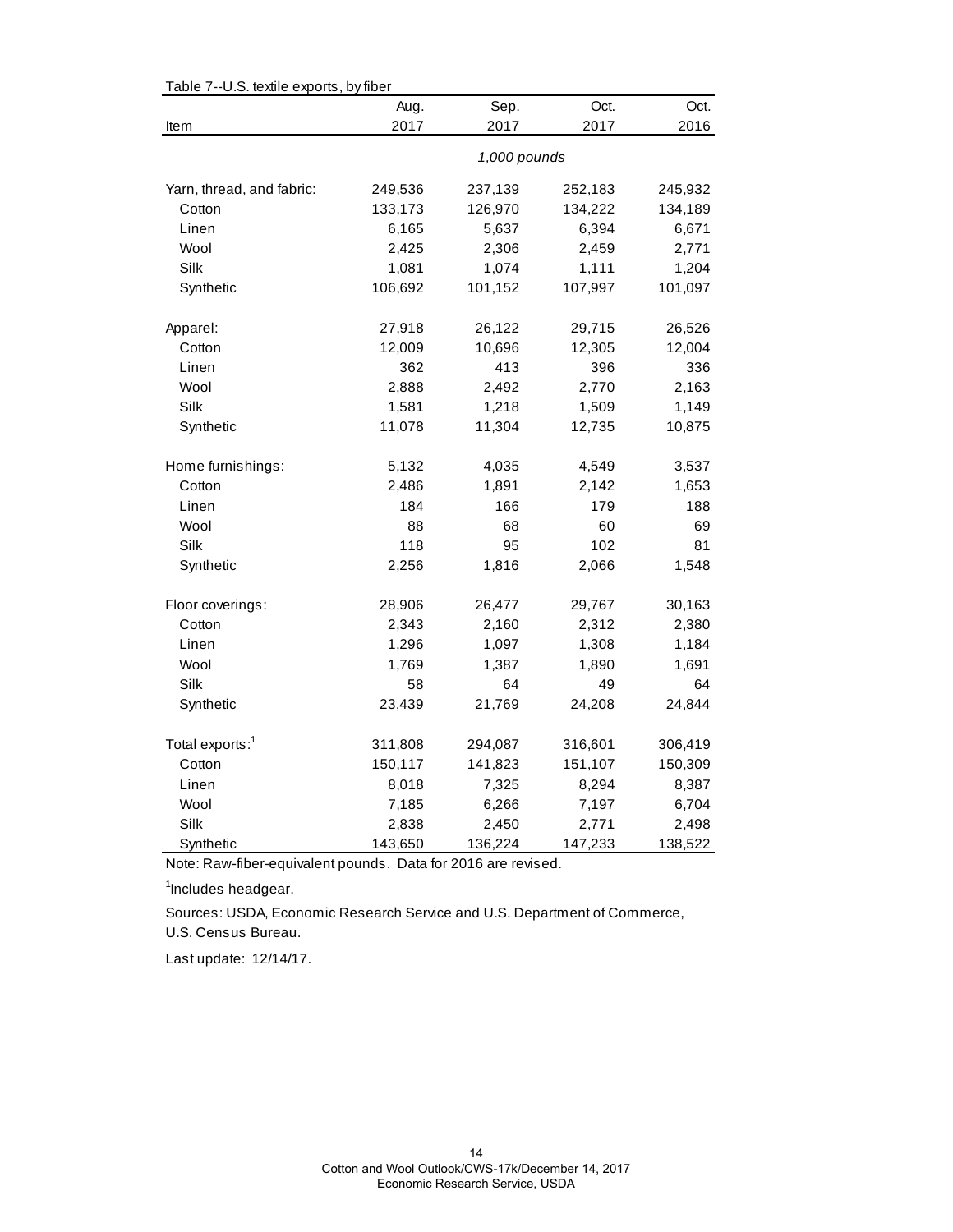| Table 8--U.S. cotton textile imports, by origin |              |         |         |         |  |  |
|-------------------------------------------------|--------------|---------|---------|---------|--|--|
|                                                 | Aug.         | Sep.    | Oct.    | Oct.    |  |  |
| Region/country                                  | 2017         | 2017    | 2017    | 2016    |  |  |
|                                                 | 1,000 pounds |         |         |         |  |  |
| North America                                   | 138,843      | 131,996 | 132,414 | 127,481 |  |  |
| Canada                                          | 2,684        | 2,726   | 3,113   | 3,053   |  |  |
| Dominican Republic                              | 7,603        | 7,310   | 7,746   | 7,156   |  |  |
| El Salvador                                     | 18,051       | 16,199  | 16,882  | 17,353  |  |  |
| Guatemala                                       | 9,005        | 6,766   | 7,302   | 6,918   |  |  |
| Haiti                                           | 9,513        | 9,147   | 9,671   | 9,648   |  |  |
| Honduras                                        | 30,686       | 29,364  | 26,537  | 25,813  |  |  |
| Mexico                                          | 41,144       | 39,059  | 41,996  | 41,765  |  |  |
| Nicaragua                                       | 20,078       | 21,376  | 19,090  | 15,641  |  |  |
| South America                                   | 4,265        | 3,994   | 4,426   | 4,204   |  |  |
| Colombia                                        | 1,826        | 1,712   | 1,772   | 1,649   |  |  |
| Peru                                            | 2,075        | 2,070   | 2,302   | 2,308   |  |  |
| Europe                                          | 23,348       | 20,368  | 20,295  | 20,767  |  |  |
| Germany                                         | 1,136        | 1,168   | 1,170   | 956     |  |  |
| Italy                                           | 1,488        | 1,034   | 1,388   | 1,602   |  |  |
| Portugal                                        | 3,957        | 2,991   | 2,110   | 2,044   |  |  |
| Turkey                                          | 13,847       | 11,629  | 12,756  | 12,230  |  |  |
| Asia                                            | 627,485      | 596,797 | 606,669 | 604,016 |  |  |
| <b>Bahrain</b>                                  | 1,031        | 1,382   | 1,315   | 1,209   |  |  |
| Bangladesh                                      | 57,303       | 53,817  | 55,213  | 53,179  |  |  |
| Cambodia                                        | 17,845       | 18,394  | 16,572  | 19,414  |  |  |
| China                                           | 291,088      | 266,149 | 259,872 | 265,428 |  |  |
| Hong Kong                                       | 832          | 1,141   | 1,084   | 777     |  |  |
| India                                           | 79,650       | 77,883  | 83,579  | 79,028  |  |  |
| Indonesia                                       | 23,793       | 23,378  | 24,572  | 25,133  |  |  |
| <b>Israel</b>                                   | 528          | 399     | 568     | 541     |  |  |
| Japan                                           | 1,343        | 1,014   | 1,271   | 1,332   |  |  |
| Jordan                                          | 4,499        | 3,855   | 3,991   | 3,395   |  |  |
| Malaysia                                        | 3,078        | 2,806   | 3,275   | 3,225   |  |  |
| Pakistan                                        | 54,976       | 61,172  | 58,936  | 59,040  |  |  |
| Philippines                                     | 3,546        | 2,894   | 3,685   | 3,768   |  |  |
| South Korea                                     | 5,577        | 5,298   | 5,074   | 5,834   |  |  |
| Sri Lanka                                       | 8,509        | 7,803   | 8,757   | 8,113   |  |  |
| Taiwan                                          | 1,782        | 1,853   | 1,739   | 1,675   |  |  |
| Thailand                                        | 4,256        | 3,771   | 4,769   | 4,239   |  |  |
| Vietnam                                         | 65,878       | 62,307  | 71,073  | 67,577  |  |  |
| Oceania                                         | 42           | 42      | 38      | 106     |  |  |
| Africa                                          | 17,222       | 13,001  | 15,771  | 13,287  |  |  |
| Egypt                                           | 8,413        | 5,491   | 6,340   | 4,160   |  |  |
| Kenya                                           | 2,334        | 2,331   | 2,517   | 1,902   |  |  |
| Lesotho                                         | 2,721        | 1,576   | 3,378   | 3,208   |  |  |
| Mauritius                                       | 860          | 887     | 1,210   | 1,655   |  |  |
| World <sup>1</sup>                              | 811,206      | 766,197 | 779,613 | 769,860 |  |  |

 $Table 8-11C$  cotton textile imports, by origin

Note: Raw-fiber-equivalent pounds. Data for 2016 are revised.

<sup>1</sup>Regional totals may not sum to world totals due to rounding.

Sources: USDA, Economic Research Service and U.S. Department of Commerce,

U.S. Census Bureau.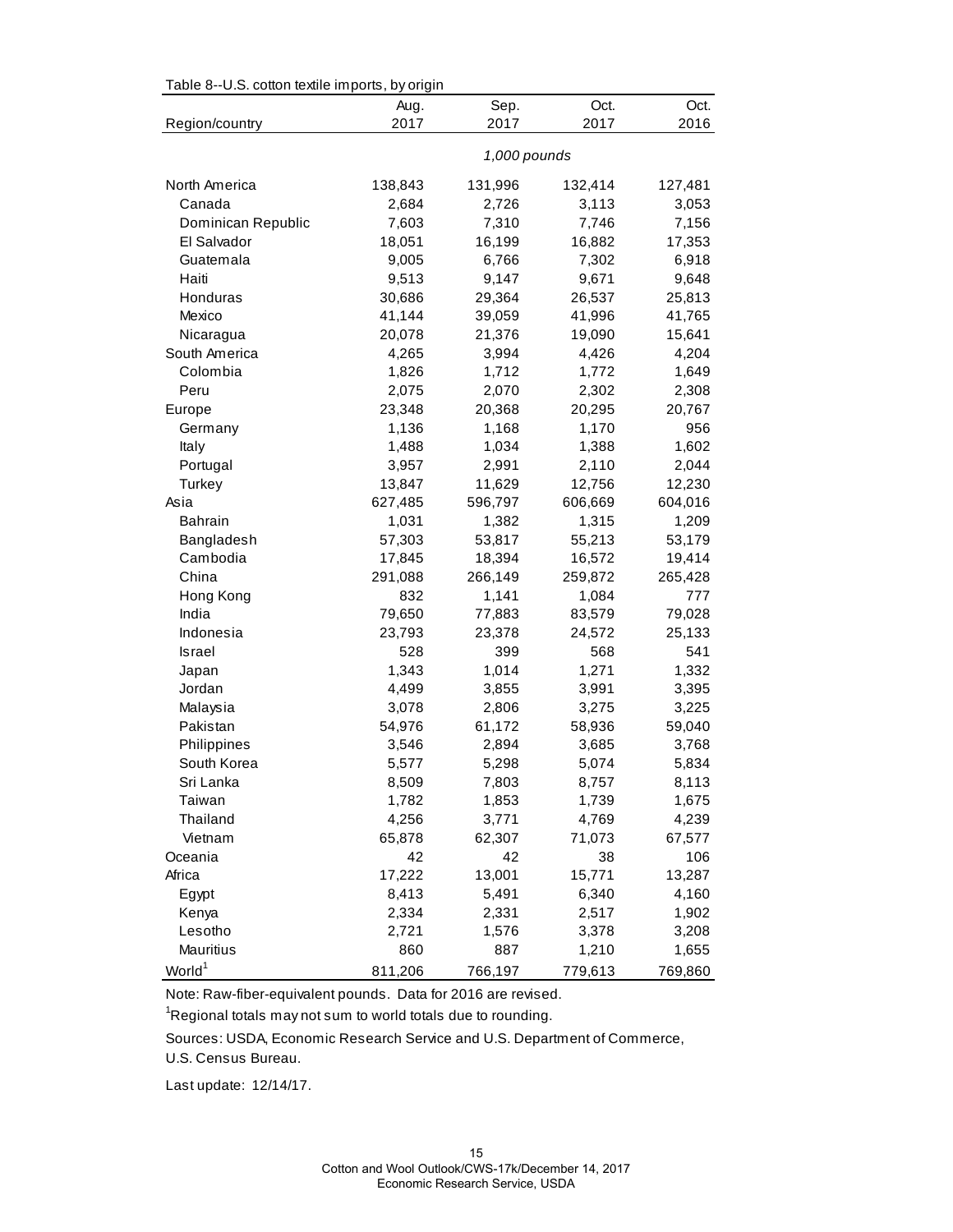| rable 9--0.3. Conton textile exports, by destination |              |         |         |         |  |  |
|------------------------------------------------------|--------------|---------|---------|---------|--|--|
|                                                      | Aug.         | Sep.    | Oct.    | Oct.    |  |  |
| Region/country                                       | 2017         | 2017    | 2017    | 2016    |  |  |
|                                                      | 1,000 pounds |         |         |         |  |  |
| North America                                        | 126,368      | 118,621 | 127,113 | 123,567 |  |  |
| <b>Bahamas</b>                                       | 213          | 271     | 185     | 194     |  |  |
| Canada                                               | 10,821       | 8,950   | 9,012   | 8,712   |  |  |
| Costa Rica                                           | 167          | 229     | 200     | 203     |  |  |
| Dominican Republic                                   | 18,289       | 17,073  | 20,285  | 19,794  |  |  |
| El Salvador                                          | 10,595       | 10,247  | 12,463  | 4,907   |  |  |
| Guatemala                                            | 1,927        | 2,337   | 2,176   | 2,621   |  |  |
| Haiti                                                | 804          | 756     | 790     | 845     |  |  |
| Honduras                                             | 58,309       | 55,054  | 52,981  | 60,886  |  |  |
| Mexico                                               | 21,596       | 20,437  | 25,052  | 21,748  |  |  |
| Nicaragua                                            | 3,055        | 2,693   | 3,216   | 2,652   |  |  |
| Panama                                               | 153          | 286     | 189     | 289     |  |  |
| South America                                        | 5,101        | 5,676   | 6,351   | 5,820   |  |  |
| Brazil                                               | 418          | 329     | 263     | 251     |  |  |
| Chile                                                | 156          | 190     | 220     | 254     |  |  |
| Colombia                                             | 2,878        | 2,755   | 3,629   | 3,641   |  |  |
| Peru                                                 | 1,305        | 1,931   | 1,824   | 1,305   |  |  |
| Europe                                               | 2,726        | 2,666   | 2,907   | 2,658   |  |  |
| Belgium                                              | 187          | 232     | 279     | 263     |  |  |
| France                                               | 96           | 97      | 82      | 80      |  |  |
| Germany                                              | 553          | 448     | 423     | 226     |  |  |
| Italy                                                | 241          | 164     | 165     | 205     |  |  |
| Netherlands                                          | 239          | 199     | 253     | 247     |  |  |
| Spain                                                | 97           | 100     | 146     | 100     |  |  |
| Switzerland                                          | 26           | 94      | 112     | 260     |  |  |
| United Kingdom                                       | 772          | 863     | 695     | 864     |  |  |
| Asia                                                 | 12,315       | 11,681  | 11,110  | 12,826  |  |  |
| China                                                | 7,423        | 6,608   | 5,469   | 9,015   |  |  |
| Hong Kong                                            | 433          | 487     | 466     | 142     |  |  |
| India                                                | 367          | 319     | 236     | 156     |  |  |
| Israel                                               | 170          | 70      | 62      | 157     |  |  |
| Japan                                                | 731          | 791     | 885     | 798     |  |  |
| Saudi Arabia                                         | 51           | 138     | 205     | 54      |  |  |
| Singapore                                            | 194          | 154     | 152     | 212     |  |  |
| South Korea                                          | 479          | 584     | 442     | 456     |  |  |
| Taiwan                                               | 172          | 133     | 133     | 154     |  |  |
| United Arab Emirates                                 | 403          | 224     | 420     | 302     |  |  |
| Vietnam                                              | 1,047        | 1,474   | 1,785   | 495     |  |  |
| Oceania                                              | 499          | 534     | 724     | 560     |  |  |
| Australia                                            | 404          | 388     | 568     | 360     |  |  |
| Africa                                               | 3,108        | 2,645   | 2,901   | 4,877   |  |  |
| Morocco                                              | 2,802        | 2,459   | 2,575   | 4,553   |  |  |
| World <sup>1</sup>                                   | 150,117      | 141,823 | 151,107 | 150,309 |  |  |

Table 9--U.S. cotton textile exports, by destination

Note: Raw-fiber-equivalent pounds. Data for 2016 are revised.

 $\mathrm{{}^1}$ Regional totals may not sum to world totals due to rounding.

Sources: USDA, Economic Research Service and U.S. Department of Commerce,

U.S. Census Bureau.